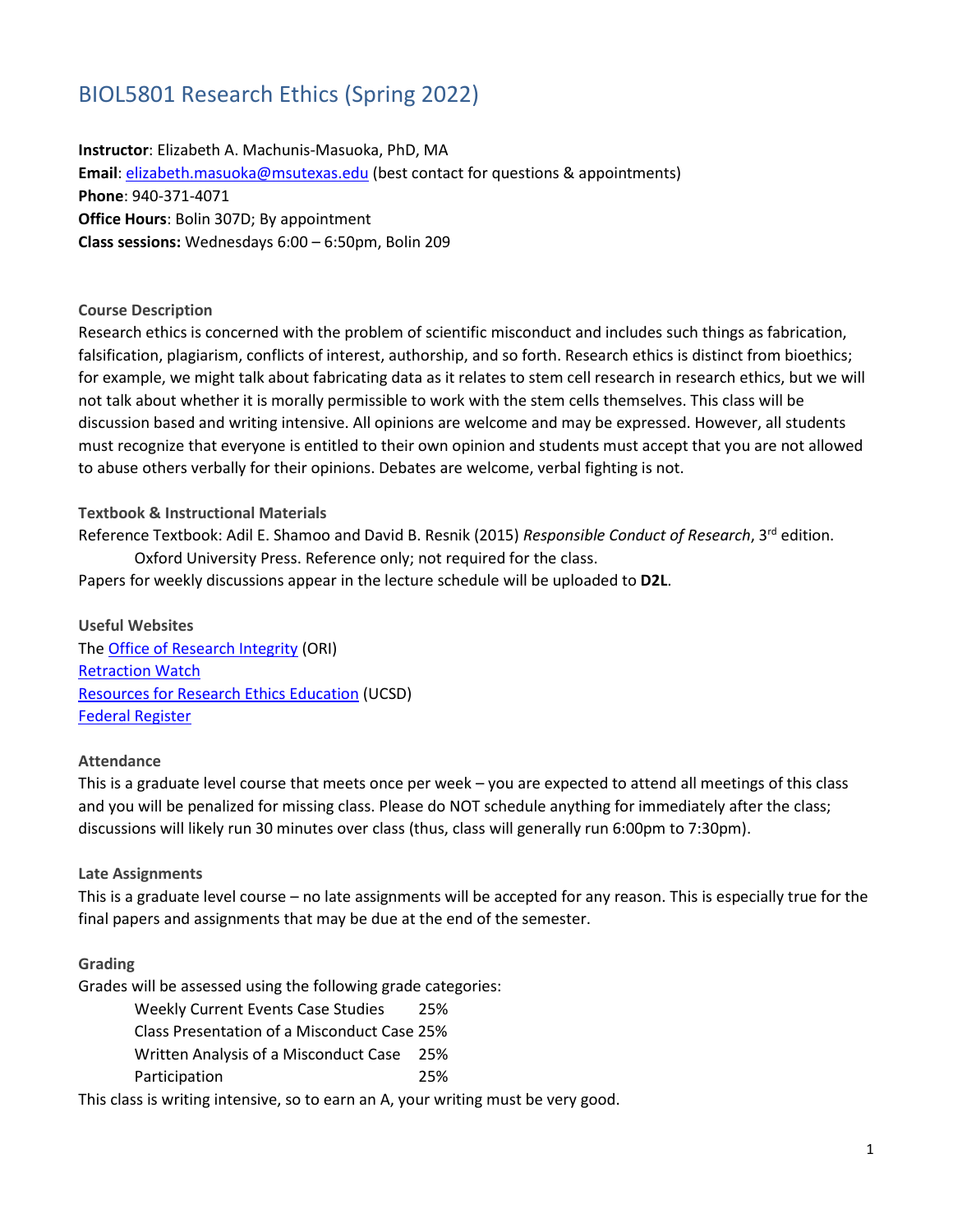#### **Phones**

All phones are to be turned off in class. If playing with your phone is more important than paying attention to the discussion around you, then you do not need to be in this class.

# **Academic Dishonesty**

Cheating, plagiarism, and collusion (as well as several other forms of conduct) are all strictly prohibited at MSU. Please read the MSU Student Handbook definitions of cheating, plagiarism, and collusion and MAKE SURE that you do not engage in any of these behaviors. If you are unclear on what may count as cheating, plagiarism, or collusion, please see me.

# **Plagiarism**

Plagiarism will not be tolerated in this class, especially as this is a class on research ethics. There are many websites dedicated to helping you avoid plagiarism if you still need help at this point in your biology careers. Information of what plagiarism is (with examples) can be found on the [Texas A&M Library](https://library.tamu.edu/help/help-yourself/using-materials-services/online-tutorials/academic-integrity/index.html) website and many other institutional websites. Additionally, there are many online plagiarism (and grammar) checkers you can use for free. There is no such thing as 'accidental' plagiarism; thus, any papers found to contain plagiarized elements, even if minor, will receive a zero.

## **Assessments**

You will be assessed using three basic categories:

- *1.* **Writing:** Each week you will be given a case study to analyze and write about. You will also write a major term paper analyzing an actual case of scientific misconduct. I will assign the case studies, but you will be allowed to pick your own misconduct case to research and write about.
- *2.* **Class Presentation:** You will present the misconduct case you research to the class and lead a discussion of it.
- *3.* **Class Participation:** Each week will consist of a brief lecture followed by class discussion of the material, various readings, and/or case studies. You are expected to actually speak in class – offering your opinion, analysis, thoughts, etc.

## **Writing in General**

Most scientists are poor writers because they simply don't write enough. One of my major goals (in addition to helping you be ethical scientists) is to help you learn to express yourself well in writing. Thus, you will be writing every week for this course. I will NOT, however, help you with the mechanics of writing (grammar, punctuation, etc.). I have been a science editor for almost 20 years, but you should have already learned mechanics and thus I will not pre-edit your papers. I will at least partially edit your papers in the beginning with the idea that you will, on your own, begin to thoroughly edit your own papers prior to submission. No paper is good enough to turn in on the first version. No paper written at the last minute should ever grace my desk. Every paper you write, for every class, journal, etc., should be edited at least three times and will often be re-written more than once in the course of preparation. You should get in the habit of editing and rewriting now so that you carry good habits with you when you leave MSU. If you need help with the mechanics of writing, the Writing Center over in the English Department can help you. If you need help with ideas, then stop by my office.

# **Weekly Case Studies – General Instructions**

The weekly case studies are meant to be short papers that analyze simple case studies. All weekly case studies must be 3 pages or less, 12 point font, 1 inch margins, 1.5 spacing – do NOT deviate from these specifications. The major portion of the case study should be your solution to the problem – YOU thinking your way through the problem. You need to identify the major conflict, state how you would resolve the conflict, and then offer some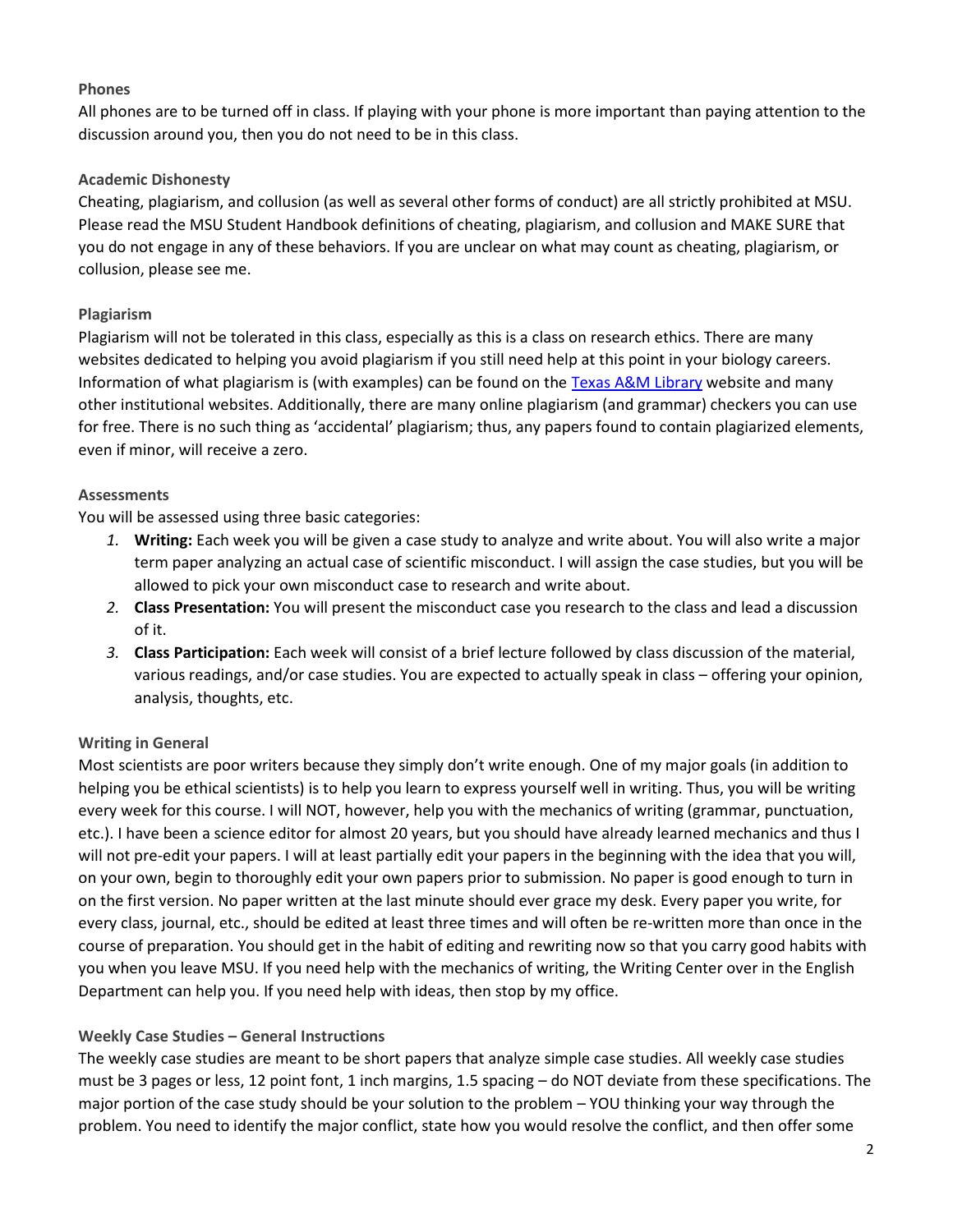sort of support for your resolution (i.e., is there a specific regulation to be followed, or a moral imperative, etc.). I am not looking for a lot of outside resources, but anything that does not come out of your own mind must be cited.

# **Misconduct Case – Written Assessment and Class Presentation**

The ORI website has a repository of misconduct cases and their resolutions (Retraction Watch may also be consulted for cases). You are to choose one of these cases to present to the class (everyone must choose a different case, so I will require you to tell me your choice on **February 15th** so that I can keep track of who is doing what). You may NOT recycle old presentations used by previous students in the class.

**Written Assessment:** The written assessment will consist of a summary of the case (who was involved, what was the source of misconduct, what did the investigation find, what was the punitive action taken) and an analysis of the case (was this an egregious case of misconduct, how common is this type of misconduct, does the punishment fit the crime, was a crime committed, etc. – **you need to do the analysis, which means you have to dissect the case and its resolution**). You should read any relevant documents you can find about the case including retracted papers, if any, and weave these documents into your assessment. **You should have a minimum of 10 references included in your assessment.** You likely will have more.

**Class Presentation:** You either need a written handout or a PowerPoint presentation of the case summary so that we all know what case you covered. You then need to lead the class in a discussion (i.e., you and the class together will analyze your case; you can share your analysis and see if the class agrees or disagrees, you can ask for their assessment, etc. – this is up to you; what do you want to talk about with regard to your case). Two students will present per class, meaning that **your summary and discussion can last no longer than 25 minutes**.

Schedule appears on the next page.